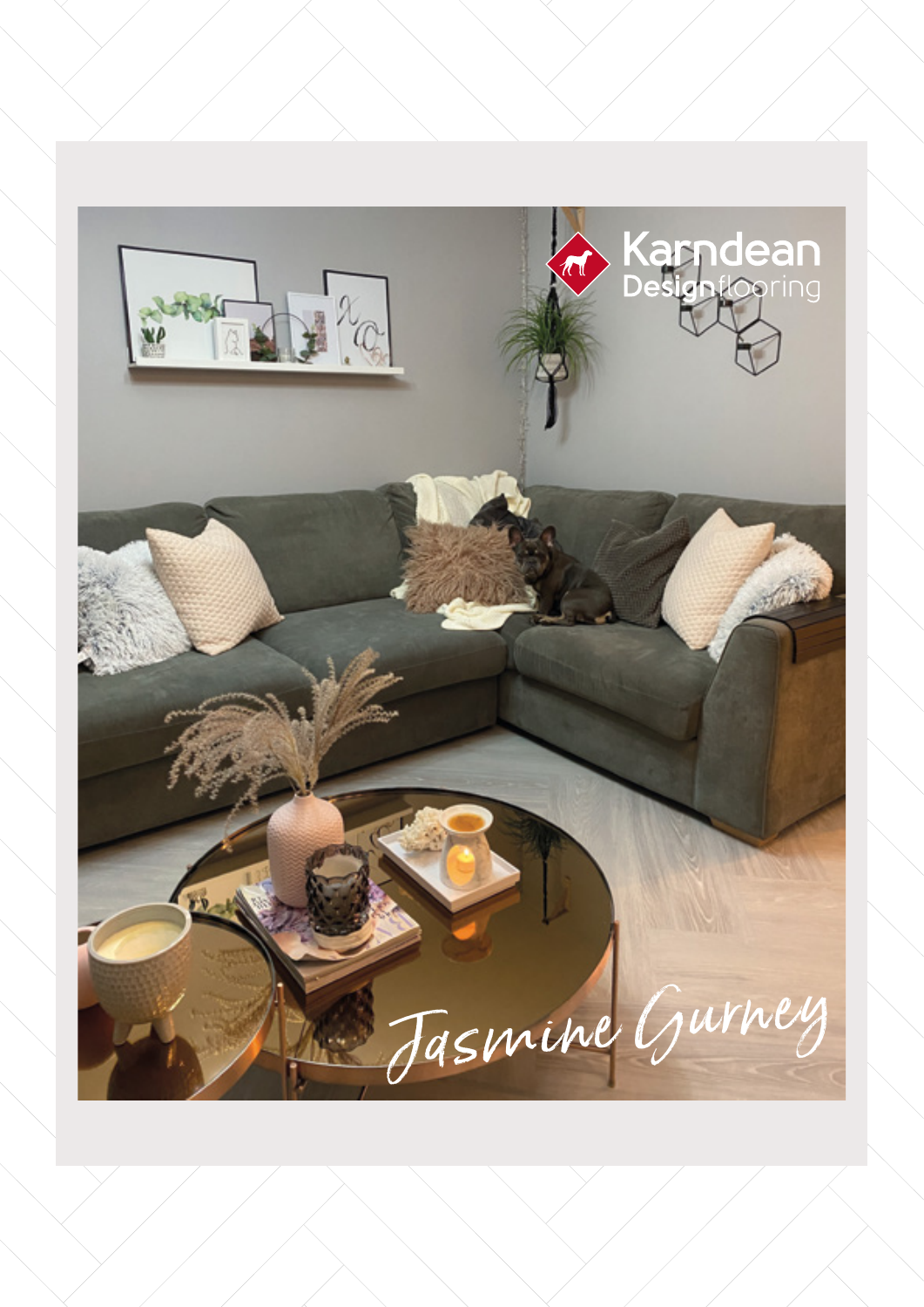

"Hi, I'm Jasmine, a home DIYer from Bedfordshire, documenting my journey over on Instagram as @\_ohabode.

I've always loved trying to do things myself to save a bit of money or to just challenge myself. This time last year, I could wire in a light fitting, put up shelves and wallpaper, and that was pretty much it, but now I'm building bespoke furniture for my house, laying floors and constructing my own decking!

After deciding to change the flooring in my living room, I did some research on luxury vinyl flooring and found Karndean's easy fit DIY collection. I absolutely fell in love with the Karndean LooseLay collection and having the flexibility to install it myself in a herringbone laying pattern.

Having ordered a variety of samples, Ashland really stood out. It looks beautiful and it complements the existing wood-effect flooring in the adjoining room perfectly.

Pearl Oak and Country Oak were also great contenders, but the subtle grain of Ashland better suited the Scandi vibe I was looking to achieve in my lounge. Since joining Instagram I've totally fallen in love with Scandinavian interiors. The neutral, greys and white palette, the bare wood and pops of metallic accents really feel like a tranquil, clean space I can sit and relax in after a long day. The new floor has completely transformed the space and I can't wait to add some finishing accessories to bring the whole room together."

Meet the home DIYer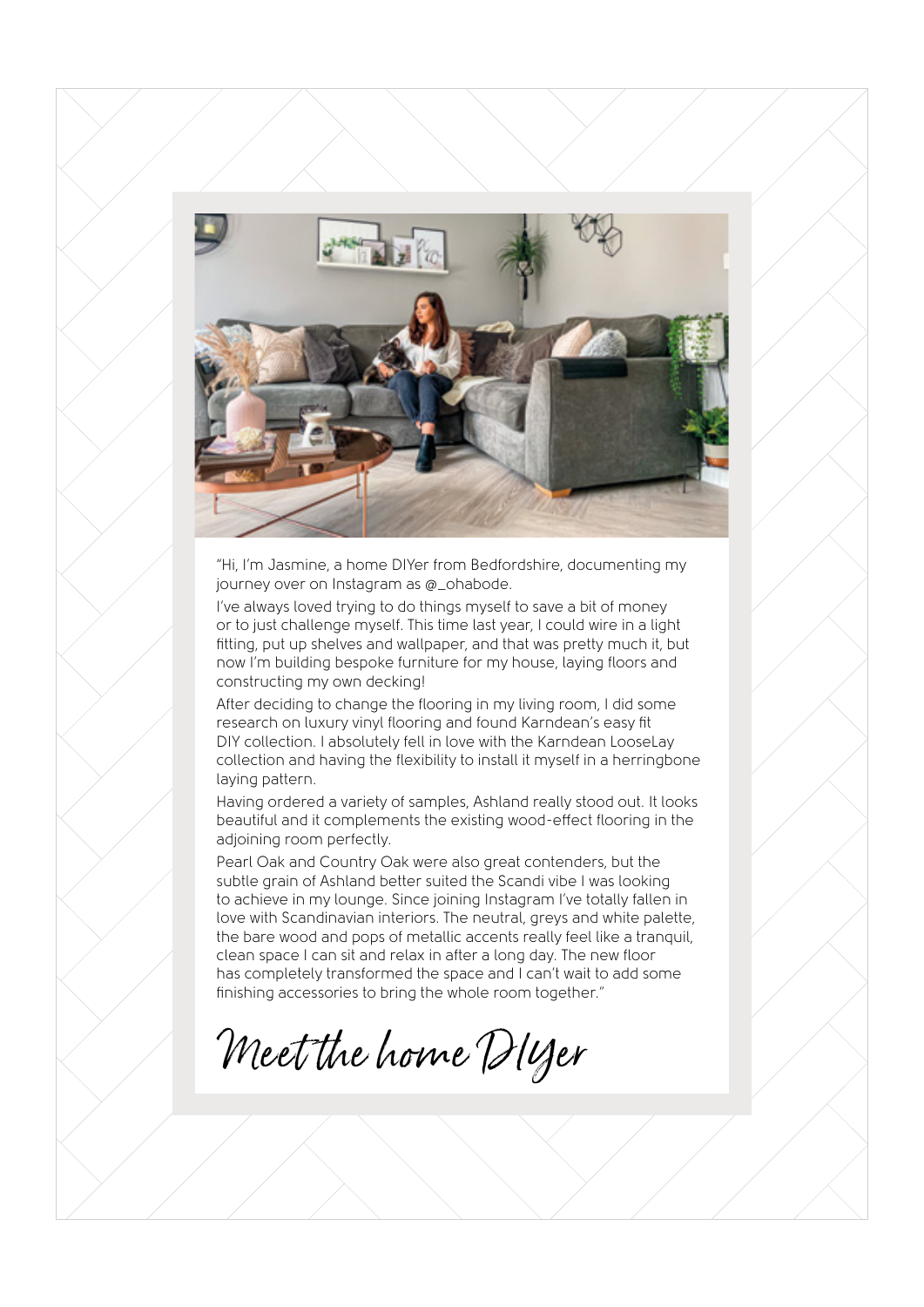

lots of plants, I wanted to create a calm and relaxing sanctuary to escape the hustle and bustle of daily life." shares Jasmine.

Create a contemporary, elegant space with the soft white of Ashland from our Karndean LooseLay collection. Delicate oak grains coupled with the cool chalky washed finish give you a striking and versatile backdrop to suit any style.